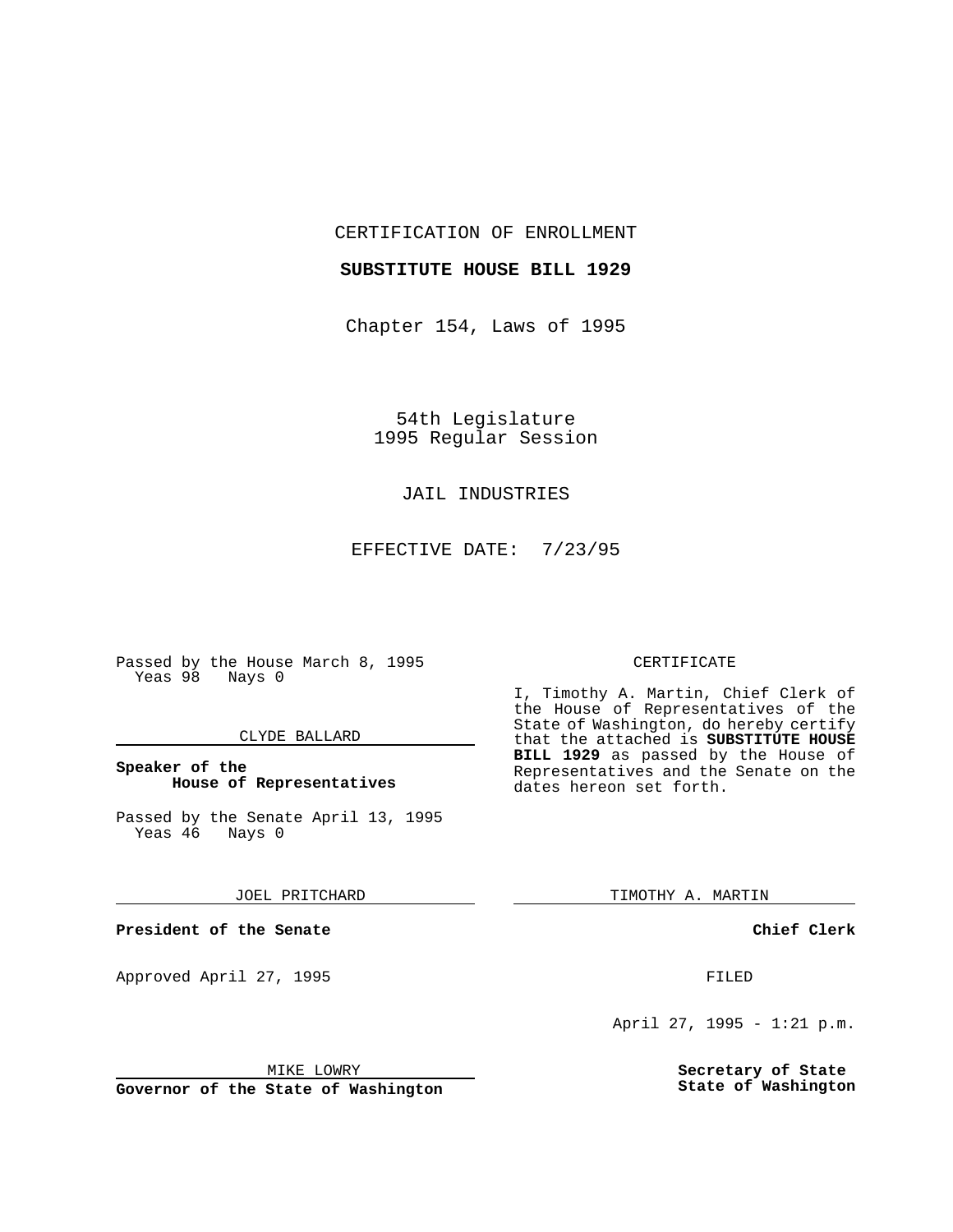# **SUBSTITUTE HOUSE BILL 1929** \_\_\_\_\_\_\_\_\_\_\_\_\_\_\_\_\_\_\_\_\_\_\_\_\_\_\_\_\_\_\_\_\_\_\_\_\_\_\_\_\_\_\_\_\_\_\_

\_\_\_\_\_\_\_\_\_\_\_\_\_\_\_\_\_\_\_\_\_\_\_\_\_\_\_\_\_\_\_\_\_\_\_\_\_\_\_\_\_\_\_\_\_\_\_

Passed Legislature - 1995 Regular Session

#### **State of Washington 54th Legislature 1995 Regular Session**

**By** House Committee on Corrections (originally sponsored by Representatives Brumsickle and Morris)

Read first time 03/01/95.

 AN ACT Relating to jail industries; amending RCW 36.110.020, 36.110.120, and 36.110.130; adding new sections to chapter 36.110 RCW; and repealing RCW 36.110.040.

BE IT ENACTED BY THE LEGISLATURE OF THE STATE OF WASHINGTON:

 **Sec. 1.** RCW 36.110.020 and 1993 c 285 s 2 are each amended to read as follows:

 Unless the context clearly requires otherwise, the definitions in this section apply throughout this chapter.

 (1) "Board" means the state-wide jail industries board of directors.

(2) "City" means any city, town, or code city.

 (3) "Cost accounting center" means a specific industry program operated under the private sector prison industry enhancement certification program as specified in 18 U.S.C. Sec. 1761.

 (4) "Court-ordered legal financial obligation" means a sum of money that is ordered by a superior, district, or municipal court of the state of Washington for payment of restitution to a victim, a statutorily imposed crime victims compensation fee, court costs, a county or interlocal drug fund, court appointed attorneys' fees and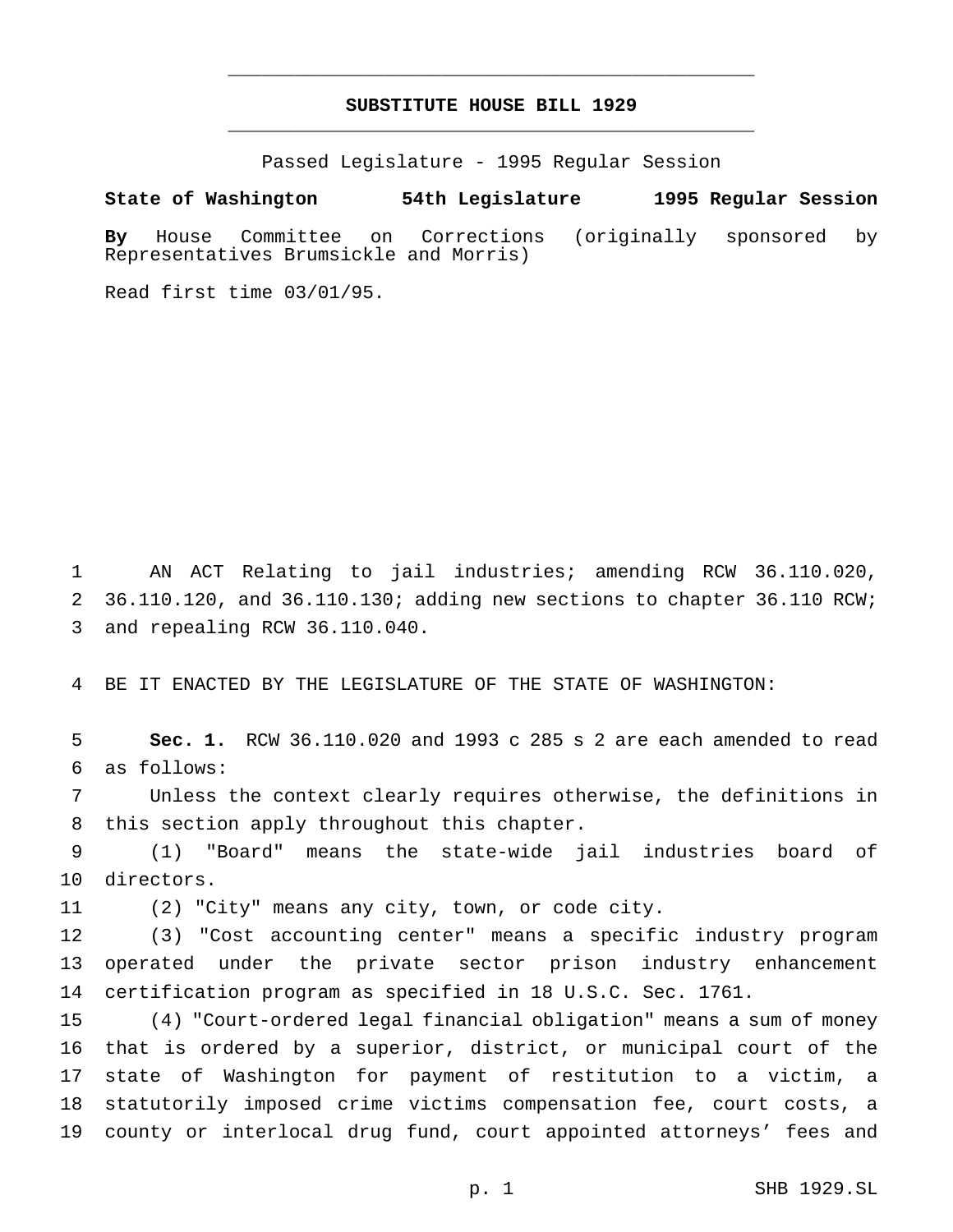1 costs of defense, fines, and other legal financial obligations that are 2 assessed as a result of a felony or misdemeanor conviction.

3 (5) "Free venture employer model industries" means ((types of 4 industries which produce products, goods, or services through two 5 modalities: (a) Employer model:)) an agreement between a city or 6 county and a private sector business or industry or nonprofit 7 organization to produce goods or services to both public and private 8 sectors( $(i + (b))$  utilizing jail inmates whose compensation and 9 supervision are provided by the private sector business or entity.

10 The rest rest customer model((: An industry operated and managed)) 11 industries" means an agreement between a city or county and a private 12 sector business or industry, or nonprofit organization to provide 13 Washington state manufacturers or businesses with products or services 14 currently produced, provided, ((and)) or assembled by out-of-state or 15 foreign suppliers utilizing jail inmates whose compensation and 16 supervision are provided by the incarcerating facility or local 17 jurisdiction.

 (6) "Jail inmate" means a preconviction or postconviction resident of a city or county jail who is determined to be eligible to participate in jail inmate work programs according to the eligibility criteria of the work program.

22 (7) "Private sector prison industry enhancement certification 23 program" means that program authorized by the United States justice 24 assistance act of 1984, 18 U.S.C. Sec. 1761.

25 (8) "Tax reduction industries" means those industries as designated 26 by a city or county owning and operating such an industry to provide 27 work training and employment opportunities for jail inmates, in total 28 confinement, which reduce public support costs. The goods and services 29 of these industries may be sold to public agencies, nonprofit 30 organizations, and private contractors when the goods purchased will be 31 ultimately used by a public agency or nonprofit organization. Surplus 32 goods from these operations may be donated to government and nonprofit 33 organizations.

34 **Sec. 2.** RCW 36.110.120 and 1993 c 285 s 12 are each amended to 35 read as follows:

36 (1) A jail inmate who works in a free venture industry or a tax 37 reduction industry shall be considered an employee of that industry 38 only for the purpose of the Washington industrial safety and health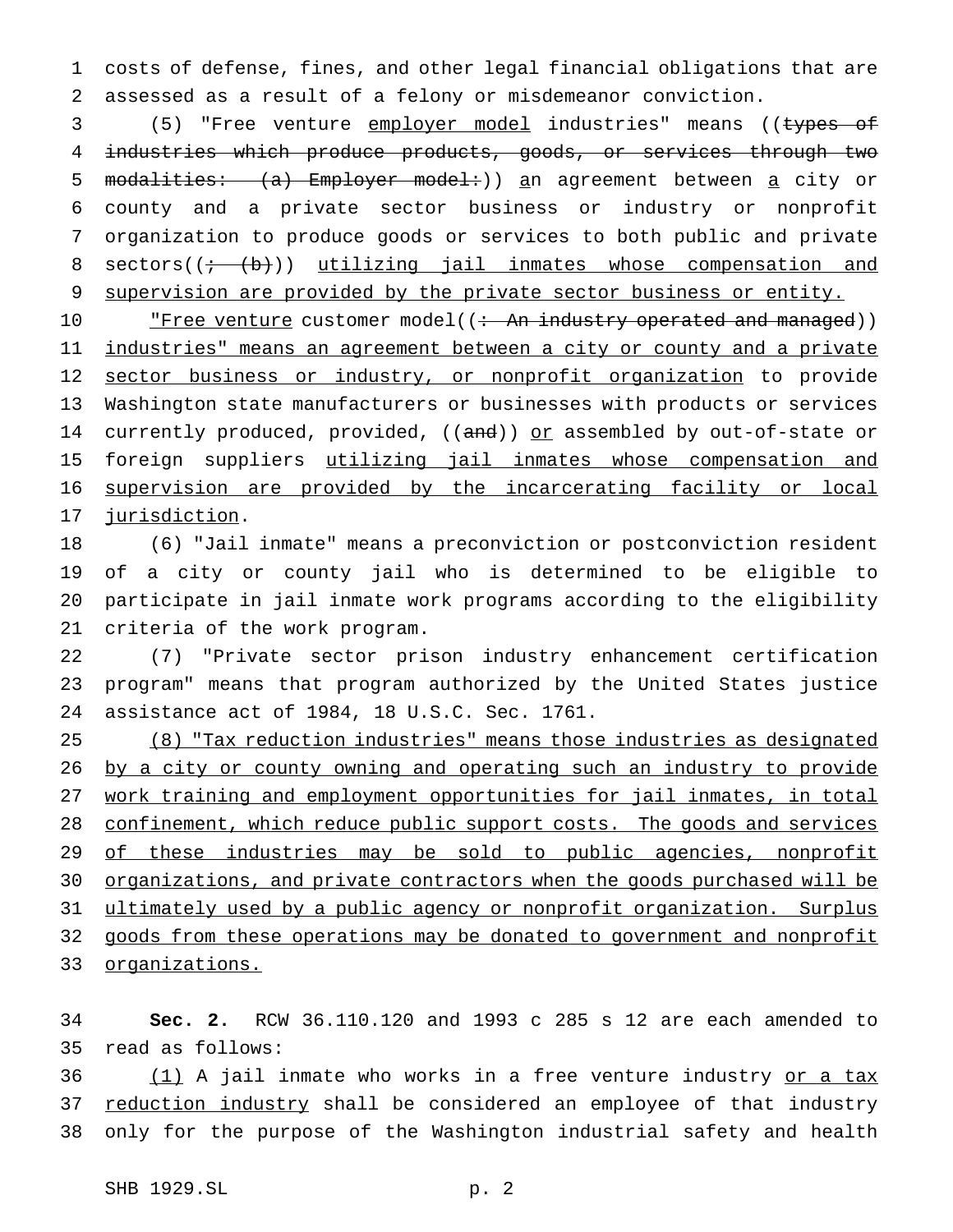act, chapter 49.17 RCW, as long as the public safety is not compromised, and for eligibility for industrial insurance benefits 3 under Title 51 RCW, as provided in this section. ((However,))

 (2) For jail inmates participating in free venture employer model industries, the private sector business or industry or the nonprofit organization that is party to the agreement, shall provide industrial insurance coverage under Title 51 RCW. Local jurisdictions shall not be responsible for obligations under Title 51 RCW in a free venture employer model industry except as provided in RCW 36.110.130.

 (3) For jail inmates participating in free venture customer model 11 industries, the incarcerating entity or jurisdiction, the private 12 sector business or industry, or the nonprofit organization that is party to the agreement, shall provide industrial insurance coverage 14 under Title 51 RCW dependent upon how the parties to the agreement 15 choose to finalize the agreement.

 (4) For jail inmates incarcerated and participating in tax reduction industries:

 (a) Local jurisdictions that are self-insured may elect to provide 19 medical aid benefits coverage only under chapter 51.36 RCW through the state fund.

 (b) Local jurisdictions, to include self-insured jurisdictions, may elect to provide industrial insurance coverage under Title 51 RCW 23 through the state fund.

 (5) If industrial insurance coverage under Title 51 RCW is provided 25 for inmates under this section, eligibility for benefits for either the inmate or the inmate's dependents or beneficiaries for temporary total disability or permanent total disability under RCW 51.32.090 or 51.32.060, respectively, shall not take effect until the inmate is discharged from custody by order of a court of appropriate jurisdiction. Nothing in this section shall be construed to confer eligibility for any industrial insurance benefits to any jail inmate 32 who is not employed in a ((nonfree)) free venture industry or a tax 33 reduction industry.

 **Sec. 3.** RCW 36.110.130 and 1993 c 285 s 13 are each amended to read as follows:

36 In the event of a failure ((or discontinuance)) such as a 37 bankruptcy or dissolution, of a private sector business, industry, or 38 nonprofit organization engaged in a free venture industry agreement,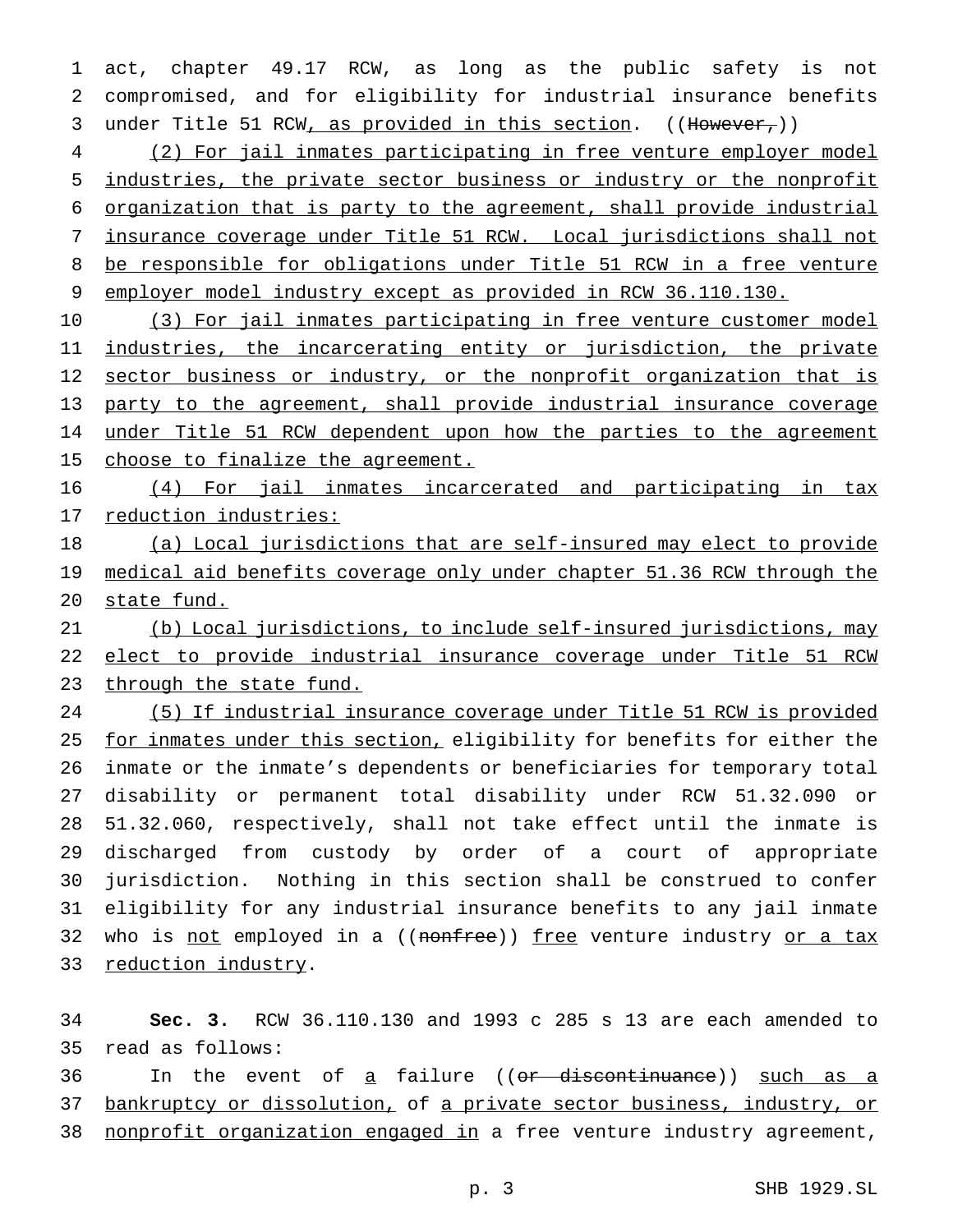responsibility for obligations under Title 51 RCW shall be borne by the 2 city or county responsible for establishment of ((such)) the free 3 venture industry agreement, as if the city or county had been the employing agency. To ensure that this obligation can be clearly identified and accomplished, and to provide accountability for purposes of the department of labor and industries, a free venture jail industry agreement entered into by a city or county and private sector business, industry, or nonprofit organization should be filed under a separate master business application, establishing a new and separate account 10 with the department of labor and industries, and not be reported under 11 an existing account for parties to the agreement.

 NEW SECTION. **Sec. 4.** A new section is added to chapter 36.110 RCW to read as follows:

 Technical training assistance shall be provided to local jurisdictions by the board at the jurisdiction's request. To facilitate and promote the development of local jail industries programs, this training and technical assistance may include the following: (1) Delivery of state-wide jail industry implementation workshops for administrators of jail industries programs; (2) development of recruitment and education programs for local business and labor to gain their participation; (3) ongoing staff assistance regarding local jail industries issues, such as sound business management skills, development of a professional business plan, responding to questions regarding risk management, industrial insurance, and similar matters; and (4) provision of guidelines and assistance for the coordination of basic educational programs and jail industries as well as other technical skills required by local jails in the implementation of safe, productive, and effective jail industries programs.

 NEW SECTION. **Sec. 5.** A new section is added to chapter 36.110 RCW to read as follows:

 Any member serving in their official capacity on the Washington state jail industries board, in either an appointed or advisory capacity, or either their employer or employers, or other entity that selected the members to serve, are immune from a civil action based upon an act performed in good faith.